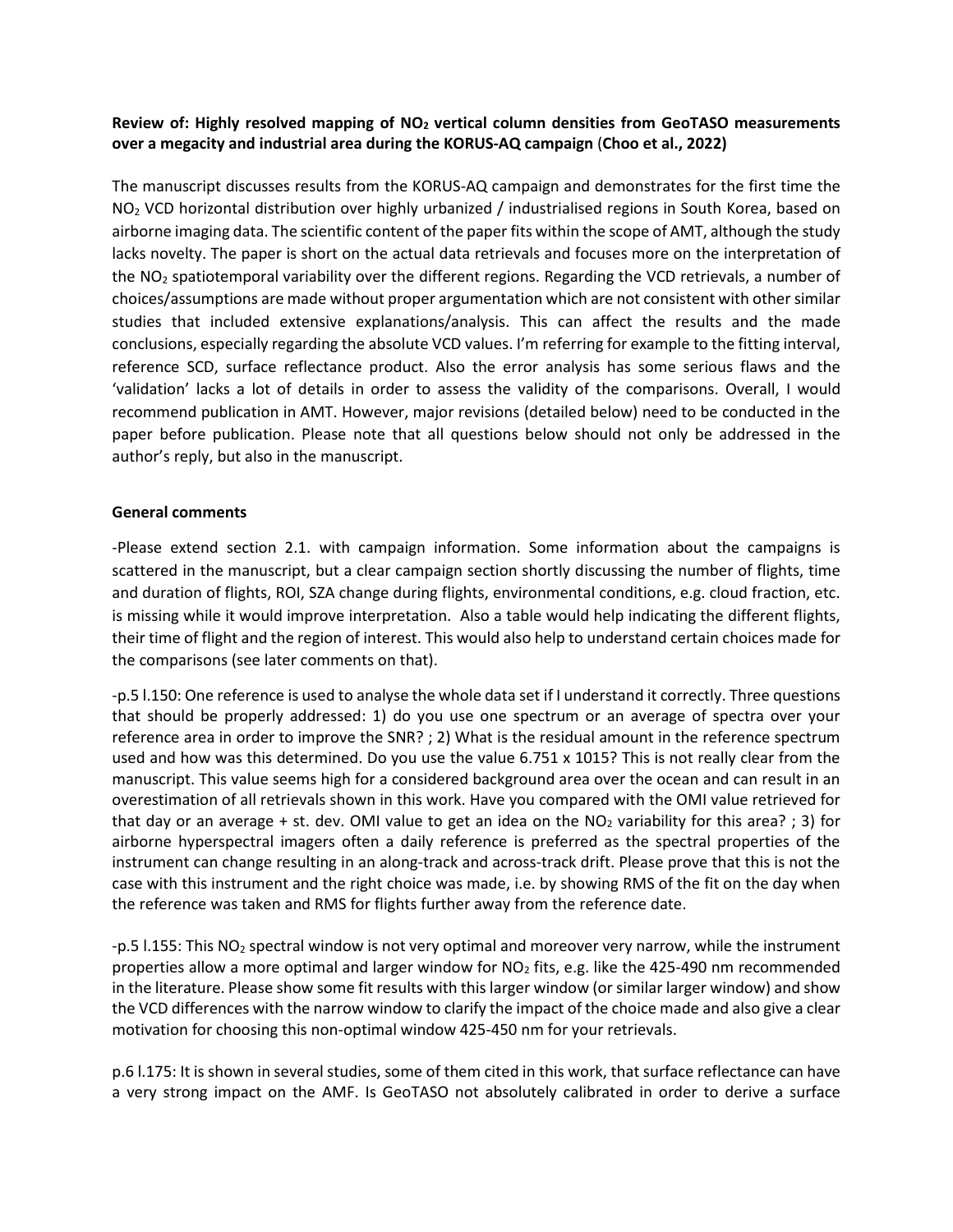reflectance product from the instrument itself? If not, why isn't the MODIS product MCD43A1 or MCD43A3 used like during the LISTOS campaign? It provides a much higher spatial resolution matching better the spatial resolution of your retrievals and it is proven to be a reliable product. I'm worried that the coarse resolution product you have chosen strongly impacts your AMF, thus also your VCD retrievals.

Sect. 2.5: You clarified later on that SSA and AOD are also derived from CMAQ. This should be described here as well, besides the vertical  $NO<sub>2</sub>$  profile.

Sect 3.1: The spatial binning (0.01°) has not been explained in the manuscript, but only mentioned in the relevant figure captions. Do you bin spectra prior to the retrievals to increase the SNR or do you bin the VCDs afterwards? In the latter case, why do you bin the data (native resolution of 250 m) to this coarser resolution? You are losing some spatial detail while NO<sub>2</sub> is a species with strong spatiotemporal variability.

p.7 l.204 and Figure. 4: I would like to see a zoom on figure 4 on the expressways (eventually at the native spatial resolution). In Figure 4, it is difficult to judge if there is a stronger  $NO<sub>2</sub>$  pattern downwind than upwind from the expressway line sources, but this is something that should be present in the data if the made statements are correct. You could also do it for the afternoon with a different dynamic scale for the VCD map.

P.7 I.206: So it means the background  $NO<sub>2</sub> VCD$  is around  $1 \times 10^{16}$ ? This seems pretty high (see also earlier comment on the SCDref). Can you demonstrate that this is somehow consistent with OMI/TROPOMI retrievals? Please do the same for statement on p. 9 l. 255

p.9 l.364: The error on the SCDref is an important source of uncertainty as well, not taken into account in this study. Please include.

p.9 l.273: Please clarify how these percentages were obtained. This is unclear. An important uncertainty regarding the AMF is also the uncertainty related to the a priori  $NO<sub>2</sub>$  profile shape. This is mentioned as well in the conclusion but it is completely ignored in this uncertainty study. Please include.

p.10 l.283: 7.3% uncertainty on the AMF is really on the optimistic side and not in line with other studies that report around 15%-20%, or larger. Please revise your calculations and/or explain. Just to clarify: it is perfectly fine if you obtain other numbers than in other studies but this should be clarified based on an in-depth analysis. Like mentioned in the previous comment it is unclear where the percentages are coming from, while in other studies these are based on discussed sensitivity tests. Are the numbers provided in Table 6 an average for the flight on 9 June 2016 or what does it represent exactly?

Sect. 3.3. all the performed comparisons should report how many measurements/data points are compared (eventually in the plots), in order to assess how statistically relevant the comparisons are.

p.10 l.308: Elaborate on this part, eventually with a plot, as many things are unclear! Why are OMI NO2 VCDs only available on 10 June? How did you perform the comparison exactly? Setting a radius is a valid strategy when comparing ground based measurements with airborne or spaceborne data, but not when comparing airborne with satellite. In the latter case you should average the airborne pixels within the larger satellite pixel footprints in order to perform a fair comparison. The time constraint can be kept but could be extended to 1 hour to increase amount of compared measurements. Slope is 0.43: not clear without plot what is under- / overestimating what.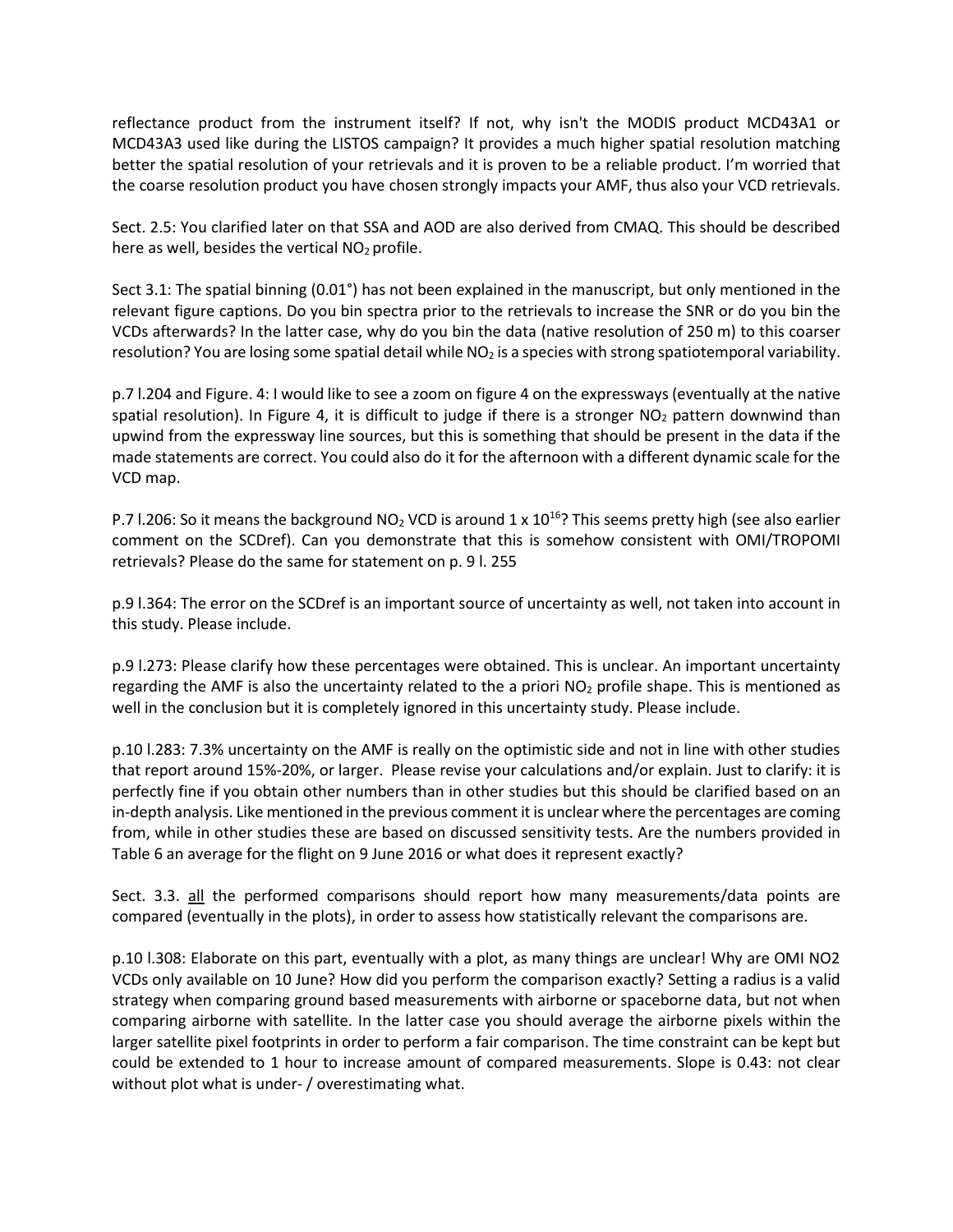Sect. 3.3.1: first sentence should be rewritten as it is unclear. Again not clear: do you compare all pixels within 0.5 km and 30 min with the station measurement or do you average the airborne pixels and do you compare the averaged value? You have hourly station measurements and many flights over the whole campaign period (I think? Much details are missing on flights), but you don't seem to have many data points. Please clarify this. Why not focusing on all possible comparisons between airborne and groundbased measurements instead of restricting to AM and PM in order to improve your statistics. Like it is presented now: not really statistically relevant and without any proper discussion on the non-linear relation between columns and surface concentration, I suggest to leave this section out of the paper.

p.11 l.325: Why do you restrict to 5, 9, 10 June? You should clarify the reasons. If you only had flights over this region on these dates that is a proper explanation, but these details have not been provided.

Figure 5: I have a hard time to understand the AMF you obtained. Normally the AMF should be highly correlated with the surface reflectance which isn't really the case here. One (partly) explanation is maybe the rough albedo product used. But this doesn't explain the strong striping in the AMF, especially in the western part. Can you elaborate on this in the manuscript to explain the reasons?

Figure 10: I would expect that PANDORA retrievals are higher than the GeoTASO retrievals as the groundbased measurements are more sensitive to the bulk of NO2 close to the surface, but it is the other way around. This could be related to the choices made in the VCD retrievals like mentioned in earlier comments which can strongly affect the absolute values. Are these findings consistent with other GeoTASO-PANDORA comparisons like from the DISCOVER-AQ or LISTOS campaign?

## **Minor comments**

p.3 l.79: SWING has not been operated over Antwerp. The example of Antwerp shown is a simulation. SWING has been operated on a UAV over Romania. It is also better to refer to https://amt.copernicus.org/articles/11/551/2018/amt-11-551-2018.pdf

p.3 l.81: "regional radiative transfer models"  $\rightarrow$  1 think you are referring to regional air quality models here?

p.3 l.89: How is transboundary pollution defined here?

p.4 l.120: Be more clear on how exactly you do the comparison: if an airborne overpass matches the 30 min constraint, do you average spatially all the pixels within 1 km radius? Or do you compare the different individual pixels with the Pandora retrieval? Same comment for p. 5 l. 131.

p.5 l.143: What is the exact reason of flying so high to measure tropospheric species? At 3 km you would already be well above the PBL. And while indeed the higher flight altitude allows to measure the NO2 in the free troposphere as well, it has the drawback that you are losing some sensitivity towards the NO2 in the PBL and especially at the surface due to larger scattering and absorption probability.

p.7 l.210: Also the PBL plays a role and it's rise in the afternoon + transport/accumulation of emitted NO<sub>2</sub> in the PBL during the day. But the latter is already stated later on in this paragraph.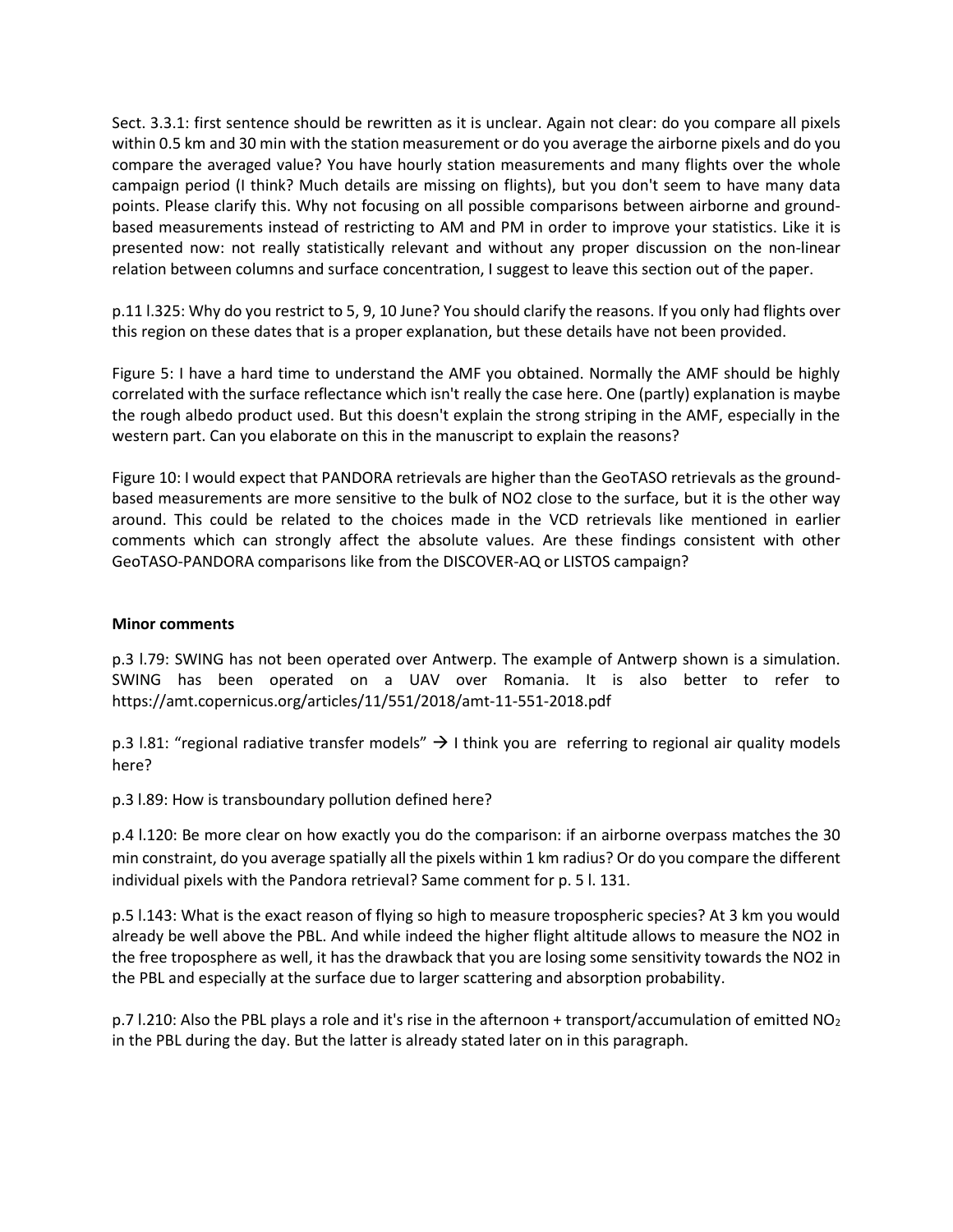p.8 l.240: I agree with the statement that they can be highly complementary, but it should be clarified to the reader that the relation VCD-surface concentration is highly non-linear. Depending on meteorology it is possible that strong columns are detected while surface concentrations are low. Especially in case of industrial emissions, where the emissions happen at a certain altitude (stacks/chimneys).

p.13 l.376: Link doesn't work

Table 2 and 5: Average mileage is average mileage per car, per day?

## **Technical corrections**

p.1 l.24: please replace 'data' by 'VCDs'

p.2 l.31: you might add 'domestic heating' as well

p.2 l.38: cites --> cities

p.2 l.45: what is the point of mentioning UTC here if you don't specify a time?

p.2 l.53: is there a need to repeat here the spaceborne sensors? This was done in the previous paragraph

p.3 l.90: replace "from May to June 2016." By "…, organized from May to June 2016."

p.3 l.94: In this study, NO2 VCD retrieval was conducted using solar backscattered radiance observed from GeoTASO over South Korea during the KORUS-AQ campaign --> This sentence is redundant, please remove.

p.4 l.106: Amnyeon --> Amnyeon region?

 $p.4$  l.118: O3  $\rightarrow$  O<sub>3</sub>

p.4 l.122: ". " after Notably

p.5 l.132: "." at end of sentence.

p. 6 l.184: stratospheric NO2  $\rightarrow$  stratospheric and free tropospheric NO<sub>2</sub>

p. 8 l.219: decrease --> decreases

p. 9 l.268: Boersma et al. 2004 --> Boersma et al., 2004

Figure 1 caption: please repeat the campaign period here and the number of flights.

Figure 3 caption: "." at end of sentence.

Figure 4 caption: remove 'the' in 'the each panel'